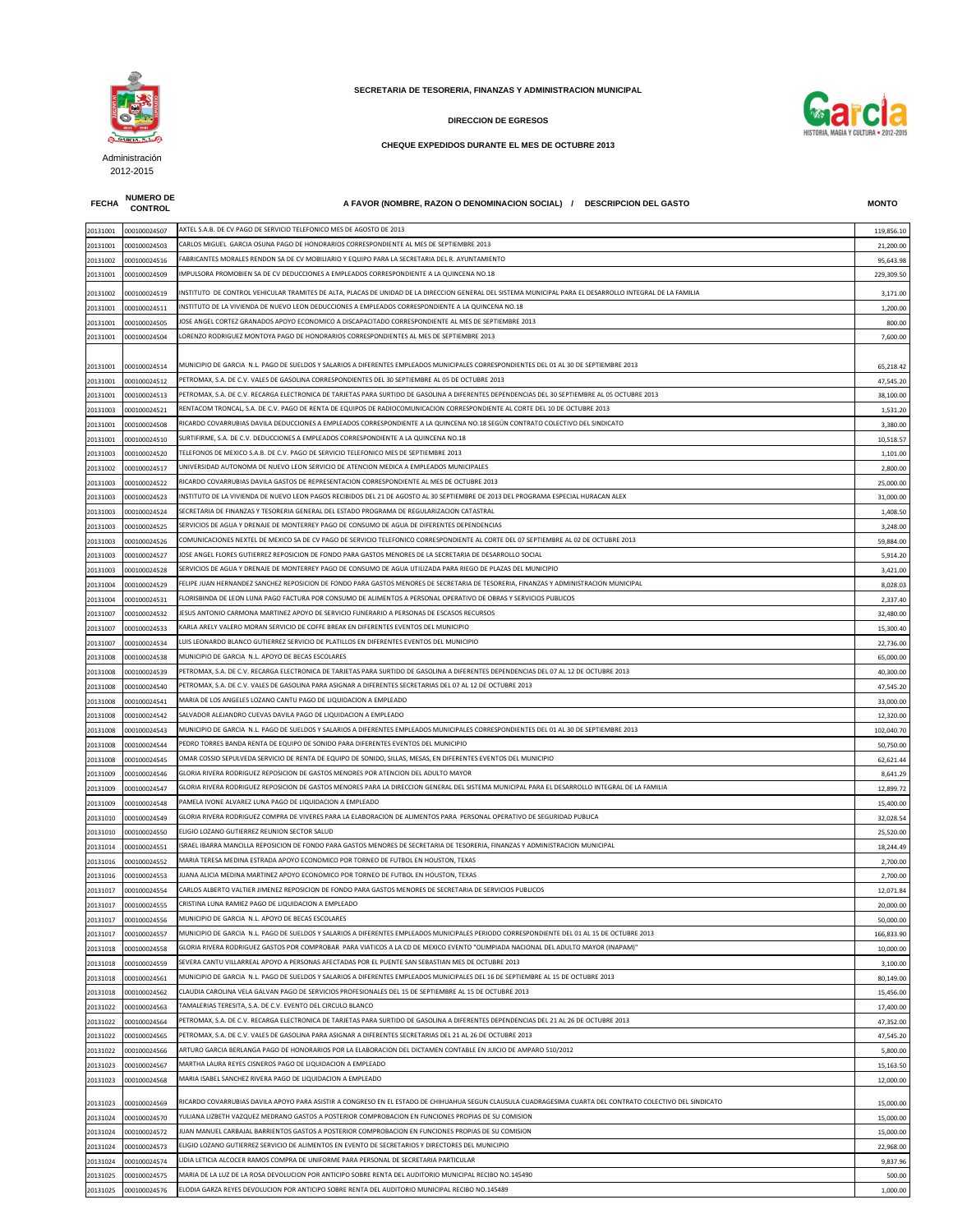| 20131025             | 000100024577                 | PAOLA RODRIGUEZ NAÑEZ DEVOLUCION POR ANTICIPO SOBRE RENTA DEL AUDITORIO MUNICIPAL RECIBO NO.145488                                                                                                                                                                         | 2,500.00                  |
|----------------------|------------------------------|----------------------------------------------------------------------------------------------------------------------------------------------------------------------------------------------------------------------------------------------------------------------------|---------------------------|
| 20131025             | 000100024578                 | AUTOMOVILES Y CAMIONES SA DE CV SERVICIO DE MANTENIMIENTO A UNIDAD DE EQUIPO DE TRANSPORTE DE LA SECRETARIA DE SEGURIDAD PUBLICA, VIALIDAD, TRANSITO Y PROTECCION CIVIL                                                                                                    | 5,752.65                  |
| 20131028             | 000100024579                 | PETROMAX, S.A. DE C.V. RECARGA ELECTORNICA DE TARJETAS PARA SURTIDO DE GASOLINA DEL 28 OCTUBRE AL 11 NOVIEMBRE 2013                                                                                                                                                        | 467,250.00                |
| 20131028             | 000100024580                 | PETROMAX, S.A. DE C.V. VALES DE GASOLINA PARA ASIGNAR A DIFERENTES SECRETARIAS DEL 28 OCTUBRE AL 02 DE NOVIEMBRE 2013                                                                                                                                                      | 47,545.20                 |
| 20131029<br>20131029 | 000100024581<br>000100024582 | ANGEL GUADALUPE LOPEZ IRACHETA FONDO PARA GASTOS MENORES DE SECRETARIA DE SEGURIDAD PUBLICA, VIALIDAD, TRANSITO Y PROTECION CIVIL<br>FELIPE JUAN HERNANDEZ SANCHEZ REPOSICION DE FONDO PARA GASTOS MENORES DE SECRETARIA DE TESORERIA, FINANZAS Y ADMINISTRACION MUNICIPAL | 12,055.66<br>24,978.70    |
| 20131029             | 000100024583                 | GLORIA RIVERA RODRIGUEZ REPOSICION DE GASTOS MENORES POR ATENCION DEL ADULTO MAYOR                                                                                                                                                                                         | 14,898.47                 |
| 20131031             | 000100024584                 | MARIA TORRES CERVANTES EVENTO FESTEJO DEL DIA DE MUERTOS                                                                                                                                                                                                                   | 18,270.00                 |
|                      |                              | WHITE TRANSPORTATIONS EJECUTIVE, S.A. DE C.V. RENTA DE MAQUINARIA Y EQUIPO -RETROEXCAVADORA, CAMIONIONES DE VOLTEO, GRUA CON CANASTILLA, MOTOCONFORMADORA-PARA TRABAJOS EN DIVERSAS                                                                                        |                           |
| 20131010             | 009200000166                 | COMUNIDADES DEL MUNICIPIO MGNL-SOP-RP-02/2013-IR                                                                                                                                                                                                                           | 352,958.00                |
| 20131010             | 009200000167                 | KAPUT OBRAS Y SERVICIOS, S.A. DE C.V. RENTA DE CAMION PIPA, RETROEXCAVADORA Y CAMION DE VOLTEO PARA LIMPIEZA EN AREAS MUNICIPALES, CALLES Y AVENIDAS EN DIVERSAS COMUNIDADES MGNL-PS-SOP-RP-10/2013-AD                                                                     | 335,006.50                |
| 20131004             | 009500001791                 | IOSE LUIS TREVIÐO GONZALEZ RENTA DE LOCAL CORRESPONDIENTE AL MES DE SEPTIEMBRE 2013 (DESARROLLO URBANO)                                                                                                                                                                    | 26,500.00                 |
| 20131004             | 009500001792                 | ESUS MARIO SANCHEZ GONZALEZ RENTA DE LOCAL CORRESPONDIENTE AL MES DE SEPTIEMBRE 2013 (MINISTERIALES)                                                                                                                                                                       | 10,600.00                 |
| 20131004             | 009500001793                 | IMELDA DAVILA CAMPOS RENTA DE LOCAL CORRESPONDIENTE AL MES DE OCTUBRE 2013 (SINDICATO)                                                                                                                                                                                     | 6,360.00                  |
| 20131004             | 009500001794                 | ROSA ELENA MARTINEZ GARZA RENTA DE LOCAL CORRESPONDIENTE AL MES DE SEPTIEMBRE 2013 (CASA ADULTO MAYOR)                                                                                                                                                                     | 27,646.33                 |
| 20131004             | 009500001795                 | HILDA LETICIA GONZALEZ AYALA RENTA DE LOCAL CORRESPONDIENTE AL MES DE SEPTIEMBRE 2013 (ICET)<br>GRUPO MATSUMA.S.A.DE C.V. EQUIPO DE SEGURIDAD PARA PERSONAL OPERATIVO DE LA SECRETARIA DE SEGURIDAD PUBLICA. VIALIDAD. TRANSITO Y PROTECCION CIVIL                         | 8,904.00                  |
| 20131004<br>20131004 | 009500001798<br>009500001799 | COMERCIALIZADORA MARGARITA MENDEZ, S.A. DE C.V. PAPELERIA Y ARTICULOS DE OFICINA PARA DIFERENTES DEPENDENCIAS                                                                                                                                                              | 1,976,181.00<br>71,924.25 |
| 20131004             | 009500001800                 | COPIADORAS Y TECNOLOGIA LASER SA DE CV RENTA DE COPIADORAS PARA DIFERENTES DEPENDENCIAS                                                                                                                                                                                    | 51,375.46                 |
| 20131004             | 009500001801                 | ELIAS OLIVO ARROYO RENTA DE EQUIPO DE SONIDO, ESCENARIO Y PRESENTACION DE GRUPO MUSICAL EN DIFERENTES EVENTOS DEL MUNICIPIO                                                                                                                                                | 87,580.00                 |
| 20131004             | 009500001802                 | ENCUADERNACION GENERAL  SA DE CV APOYOS DE ARTICULOS ESCOLARES A ESTUDIANTES DEL MUNICIPIO                                                                                                                                                                                 | 41,968.80                 |
| 20131004             | 009500001803                 | ENRIQUE ALFONSO ORTEGA ROJAS SABALITOS DE AGUA PARA DIFERENTES EVENTOS DEL MUNICIPIO                                                                                                                                                                                       | 9,100.00                  |
| 20131004             | 009500001804                 | GASOLINERA SANTA CATARINA, S.A. DE C.V. SURTIDO DE GASOLINA  PARA UNIDADES DE LAS DIFERENTES DEPENDENCIAS                                                                                                                                                                  | 160,309.10                |
| 20131004<br>20131007 | 009500001805<br>009500001806 | JAVIER SANTOS SANTOS MATERIAL PARA REHABILITACION DE LINEA DE CONDUCCION DE AGUA DEL EJIDO RINCONADA<br>GILBERTO GONZALEZ PEQUEĐO ANTICIPO SUMINISTRO Y COLOCACION DE ARBOLES EN PARQUE LINEAL SSP-RP-01/2012-IR                                                           | 71,606.80<br>50,000.00    |
| 20131007             | 009500001807                 | ORGE ALEJANDRO AYALA PROA MATERIAL DE LIMPIEZA PARA LAS DIFERENTES DEPENDENCIAS                                                                                                                                                                                            | 152,076.00                |
| 20131007             | 009500001808                 | IOSE LUIS ESTRADA PEREZ ARREGLOS FLORALES PARA EVENTO ATENCION DEL ADULTO MAYOR                                                                                                                                                                                            | 3,050.00                  |
| 20131007             | 009500001809                 | LAURA ANGELICA TELLEZ MONTALVO SERVICIOS PUBLICITARIOS                                                                                                                                                                                                                     | 3,480.00                  |
| 20131007             | 009500001810                 | MARGARITA MOLINA UVALLE MATERIAL DE IMPRENTA PARA LAS DIFERENTES DEPENDENCIAS                                                                                                                                                                                              | 60,552.00                 |
| 20131007             | 009500001811                 | MULTIMEDIOS, S.A. DE C.V. SERVICIOS PUBLICITARIOS CORRESPONDIENTES AL MES DE SEPTIEMBRE 2013                                                                                                                                                                               | 46,400.00                 |
| 20131007             | 009500001812                 | MULTISERVICIOS INDUSTRIALES MONTERREY WME S.A. DE C.V. COMPRA DE DIFERENTES MATERIALES<br>MUNDO INTERNACIONAL DEL REGALO, S.A. DE C.V. EVENTO FESTEJO DEL DIA DEL NIÑO Y DE LA NIÑA                                                                                        | 11,265.80                 |
| 20131007<br>20131007 | 009500001813<br>009500001814 | OSCAR GONZALEZ GALINDO PRODUCTOS DE DESPENSA Y AGUAS A UTILIZAR EN DIFERENTES EVENTOS                                                                                                                                                                                      | 83,194.39<br>57,300.00    |
| 20131007             | 009500001815                 | PAPELES PREMIUM DE MEXICO, S.A. DE C.V. PAPELERIA Y ARTICULOS DE OFICINA                                                                                                                                                                                                   | 348.77                    |
| 20131007             | 009500001816                 | PEDRO LORENZO OCHOA DE LA CRUZ RESTO PAGO DE EQUIPO DE COMPUTO                                                                                                                                                                                                             | 18,444.00                 |
| 20131007             | 009500001817                 | PROBERT COMUNICACIONES, S.A. DE C.V. PAGO DE SERVICIO TELEFONICO Y DE INTERNET CORRESPONDIENTE AL MES DE AGOSTO 2013                                                                                                                                                       | 4,676.69                  |
| 20131007             | 009500001818                 | RECREACION Y CULTURA SOCIAL A.C. APOYO A LA EDUCACION                                                                                                                                                                                                                      | 27,000.00                 |
| 20131007             | 009500001819                 | SONIA ABIGAIL ABOYTES CARDONA SERVICIO DE COBERTURA EN VIDEO DE DIFERENTES EVENTOS DEL MUNICIPIO CORRESPONDIENTE AL MES DE JUNIO 2013<br>SEÑALES PROYECTOS Y MAS, S.A. DE C.V. BOLLAS METALICAS PARA DIFERENTES COLONIAS DEL MUNICIPIO                                     | 109,620.00                |
| 20131007<br>20131007 | 009500001820<br>009500001821 | UNIVERSIDAD AUTONOMA DE NUEVO LEON SERVICIO DE ATENCION MEDICA Y HOSPITALIZACION A DIFERENTES EMPLEADOS MUNICIPALES                                                                                                                                                        | 45,240.00<br>67,012.54    |
| 20131007             | 009500001822                 | VIVERO EL ESCORIAL, SA DE CV COMPRA DE DESBROZADORAS PARA TRABAJOS DE SECRETARIA DE SERVICIOS PUBLICOS                                                                                                                                                                     | 100,000.00                |
| 20131007             | 009500001823                 | CONCIERGE AND MANINTENANCE SERVICES S.A. DE C.V. EVENTOS "DIA DEL PADRE" Y "NUESTRAS CALLES NUESTRAS FAMILIAS"                                                                                                                                                             | 74,240.00                 |
| 20131008             | 009500001825                 | LANDKOM SA DE CV MATERIAL ELECTRICO PARA MANTENIMIENTO DE ALUMBRADO PUBLICO                                                                                                                                                                                                | 124,577.80                |
| 20131008             | 009500001826                 | REYMUNDO  CORDERO PADILLA MATERIAL ELECTRICO PARA MANTENIMIENTO DE ALUMBRADO PUBLICO                                                                                                                                                                                       | 67,894.80                 |
| 20131008             | 009500001827                 | LUIS NELSON DORIA GUTIERREZ ANTICIPO REHABILITACION DE VIALIDADES ETAPA 1 (CONTINGENCIA) MGNL-SOP-RP-05/2013-IR<br>CARLOS GARCIA AGUILLON IMPRESION DE PLANOS                                                                                                              | 685,152.80                |
| 20131008<br>20131008 | 009500001828<br>009500001829 | DELECTRIC, S.A. DE C.V. MATERIAL ELECTRICO PARA MANTENIMIENTO DE ALUMBRADO PUBLICO                                                                                                                                                                                         | 6,902.00<br>200,000.00    |
| 20131008             | 009500001830                 | CREACIONES NEIMS, S.A. DE C.V. EVENTO FESTEJO DIA DEL PADRE                                                                                                                                                                                                                | 135,894.00                |
| 20131008             | 009500001831                 | CONTROL FERRETERO, S.A. DE C.V. MATERIAL PARA TRABAJOS DEL MANANTIAL DEL MORO RINCONADA                                                                                                                                                                                    | 38,912.78                 |
| 20131009             | 009500001832                 | UNIVERSIDAD AUTONOMA DE NUEVO LEON SERVICIO DE ATENCION MEDICA A EMPLEADOS MUNICIPALES                                                                                                                                                                                     | 11,000.00                 |
| 20131009             | 009500001833                 | VILLARREAL EXPRESS SA DE CV SERVICIO DE FLETES PARA TRASLADO DE DESAYUNOS ESCOLARES                                                                                                                                                                                        | 10,976.00                 |
| 20131009             | 009500001834                 | TRANSPORTES DAVILA, S.A. DE C.V. SERVICIO DE RENTA DE EQUIPO DE TRANSPORTE PARA APOYO A EQUIPOS DEPORTIVOS                                                                                                                                                                 | 20,346.40                 |
| 20131010<br>20131010 | 009500001835<br>009500001836 | CONSULTORES AGUILAR NAJERA, S.C. SERVICIO DE AUDITORIA FINANCIERA PERIODO DEL 01 DE ABRIL AL 30 JUNIO 2013<br>(ONRIAN VARGAS TOVAR RENTA CORRESPONDIENTE DEL 18 JUNIO AL 18 DE SEPTIEMBRE 2013 (CONSULTORIO MEDICO                                                         | 46,400.00<br>3,000.00     |
| 20131010             | 009500001837                 | CONSTRUCTORA GAGSA, S.A. DE C.V. MANTENIMIENTO DE EDIFICIO DE LA SECRETARIA DE SEGURIDAD PUBLICA, VIALIDAD, TRANSITO Y PROTECCION CIVIL                                                                                                                                    | 366,976.50                |
| 20131011             | 009500001841                 | PROVEEDORA DE TECNOLOGIA ESPECIALIZADA, S.A. DE C.V. COMPRA DE EQUIPO DE COMPUTO A DIFERENTES DEPENDENCIAS                                                                                                                                                                 | 78,753.56                 |
| 20131014             | 009500001842                 | SANDRA TERESA AGUILAR MORALES PAGO DE LIQUIDACION A EMPLEADO                                                                                                                                                                                                               | 4,919.85                  |
| 20131014             | 009500001843                 | PETROMAX, S.A. DE C.V. RECARGA ELECTRONICA DE TARJETAS PARA SURTIDO DE GASOLINA A DIFERENTES DEPENDENCIAS DEL 14 AL 19 DE OCTUBRE 2013                                                                                                                                     | 50,000.00                 |
| 20131014             | 009500001844                 | PETROMAX, S.A. DE C.V. VALES DE GASOLINA PARA DIFERENTES SECRETARIAS PERIODO DEL 14 AL 19 DE OCTUBRE 2013<br>ALCANTARILLADO Y CONEXIONES DE MONTERREY SA DE CV RENTA DE MAQUINARIA PARA LA PREVENCION DE INUNDACIONES CONTRATO MGNL-SSP-RP-05/2013-IR                      | 47,545.20                 |
| 20131015<br>20131016 | 009500001845<br>009500001852 | ELVIRA BELEN RODRIGUEZ MONTOYA RENTA DE LOCAL PARA ATENCION CIUDADANA PERIODO DE SEPTIEMBRE OCTUBRE 2013                                                                                                                                                                   | 624,571.30<br>1,500.00    |
| 20131016             | 009500001853                 | EMETERIO MORENO SANCHEZ RENTA DE LOCAL PARA ATENCION CIUDADANA PERIODO  AGOSTO - SEPTIEMBRE 2013                                                                                                                                                                           | 1,200.00                  |
| 20131016             | 009500001854                 | MARIA GUADALUPE GALLEGOS GARCIA RENTA DE LOCAL PARA ATENCION CIUDADANA PERIODO AGOSTO - SEPTIEMBRE 2013                                                                                                                                                                    | 1,200.00                  |
| 20131016             | 009500001855                 | ERNESTO PEREZ GARCIA RENTA DE LOCAL PARA ATENCION CIUDADANA PERIODO AGOSTO - SEPTIEMBRE 2013                                                                                                                                                                               | 1,100.00                  |
| 20131016             | 009500001856                 | MANUEL RODRIGUEZ RIVERA RENTA DE LOCAL PARA ATENCION CIUDADANA PERIODO AGOSTO - SEPTIEMBRE 2013                                                                                                                                                                            | 1,200.00                  |
| 20131016             | 009500001857                 | UJAN OSVALDO HERNANDEZ MAR RENTA DE LOCAL PARA ATENCION CIUDADANA PERIODO SEPTIEMBRE - OCTUBRE 2013                                                                                                                                                                        | 2,500.00                  |
| 20131016<br>20131016 | 009500001858<br>009500001859 | GABRIELA GONZALEZ ESPAÐA RENTA DE LOCAL PARA ATENCION CIUDADANA PERIODO AGOSTO - SEPTIEMBRE 2013<br>MARISELA ELIGIO MENDOZA RENTA DE LOCAL PARA ATENCION CIUDADANA PERIODO SEPTIEMBRE - OCTUBRE 2013                                                                       | 1,200.00<br>1,200.00      |
| 20131016             | 009500001860                 | ANA MARIA SERRANO RODRIGUEZ RENTA DE LOCAL PARA ATENCION CIUDADANA PERIODO SEPTIEMBRE - OCTUBRE 2013                                                                                                                                                                       | 1,500.00                  |
| 20131016             | 009500001861                 | ARTURO RUIZ DIAZ RENTA DE LOCAL PARA ATENCION CIUDADANA PERIODO SEPTIEMBRE - OCTUBRE 2013                                                                                                                                                                                  | 1,500.00                  |
| 20131016             | 009500001862                 | HERIBERTO JIMENEZ MONTEMAYOR RENTA DE LOCAL PARA ATENCION CIUDADANA PERIODO AGOSTO - SEPTIEMBRE 2013                                                                                                                                                                       | 1,000.00                  |
|                      |                              |                                                                                                                                                                                                                                                                            |                           |
| 20131016             | 009500001863                 | MARIA DE LA LUZ VILLANUEVA VILLALOBOS RENTA DE LOCAL PARA ATENCION CIUDADANA PERIODO SEPTIEMBRE - OCTUBRE 2013                                                                                                                                                             | 1,500.00                  |
| 20131016             | 009500001864                 | HUGO FRANCISCO TIENDA RANGEL RENTA DE LOCAL PARA PREVENCION AL DELITO PERIODO DE SEPTIEMBRE - OCTUBRE 2013<br>BANOBRAS, S.N.C. REC CARTERA ESTADOS Y MUNICIPIOS 47 DE 120 DE CREDITO A BANOBRAS 8547-78 POR CONCEPTO DE PRESTAMO                                           | 1,500.00                  |
| 20131016<br>20131016 | 009500001865<br>009500001866 | RADIOMOVIL DIPSA SA DE CV PAGO DE SERVICIO TELEFONICO CORRESPONDIENTE AL CORTE DEL 27 DE SEPTIEMBRE 2013                                                                                                                                                                   | 206,551.80<br>69,601.00   |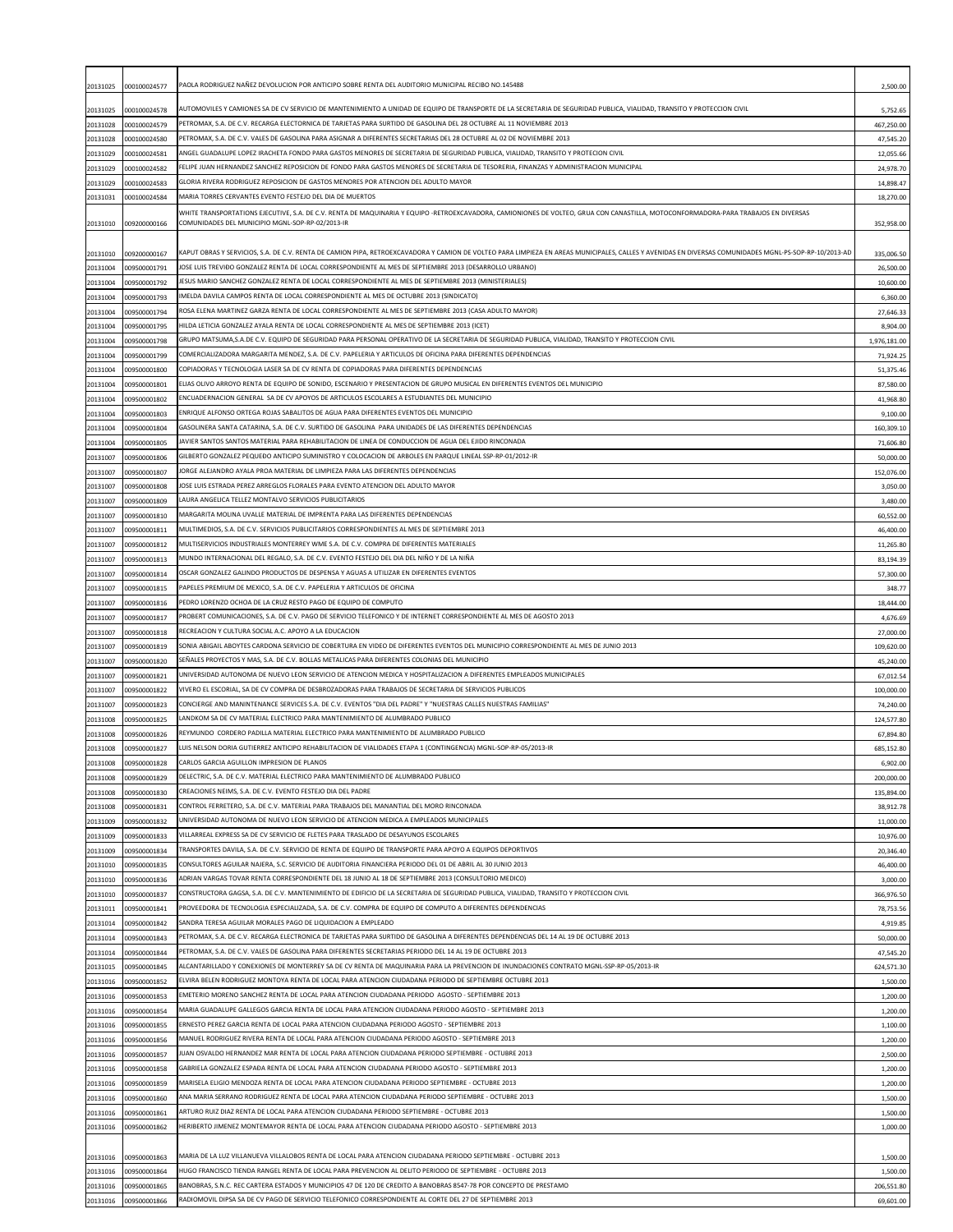| 20131016             | 009500001868                 | ASFRAN SERVICIOS, S.A. DE C.V. RENTA DE BARRERAS, MESAS, SILLAS, SONIDO, TOLDOS UTILIZADOS EN EVENTOS DEL MES DE JULIO 2013                                                                        | 91,825.60             |
|----------------------|------------------------------|----------------------------------------------------------------------------------------------------------------------------------------------------------------------------------------------------|-----------------------|
|                      | 009500001869                 | COMISION FEDERAL DE ELECTRICIDAD CONSUMO DE ENERGIA ELECTRICA DE ALUMBRADO PUBLICO CONVENIO NO.201312D1414035                                                                                      |                       |
| 20131017             |                              |                                                                                                                                                                                                    | 142,799.20            |
| 20131017             | 009500001870                 | COMISION FEDERAL DE ELECTRICIDADCONSUMO DE ENERGIA ELECTRICA DE ALUMBRADO PUBLICO CONVENIO NO.201312A1215543                                                                                       | 140,800.90            |
| 20131017             | 009500001871                 | COMISION FEDERAL DE ELECTRICIDAD CONSUMO DE ENERGIA ELECTRICA DE ALUMBRADO PUBLICO MES DE SEPTIEMBRE 2013                                                                                          | 2,176,525.00          |
| 20131017             | 009500001872                 | COMISION FEDERAL DE ELECTRICIDAD CONSUMO DE ENERGIA ELECTRICA DE DIFERENTES DEPENDENCIAS, MES DE SEPTIEMBRE 2013                                                                                   | 259,965.30            |
| 20131017             | 009500001873                 | RICARDO COVARRUBIAS DAVILA DEDUCCIONES A EMPLEADOS CORRESPONDIENTE DEL 01 AL 15 DE OCTUBRE 2013 SEGÚN CONTRATO COLECTIVO DEL SINDICATO                                                             | 3,440.00              |
| 20131017             | 009500001874                 | IMPULSORA PROMOBIEN SA DE CV DEDUCCIONES A EMPLEADOS CORRESPONDIENTE DEL 01 AL 15 DE OCTUBRE 2013                                                                                                  | 234,303.80            |
| 20131017             | 009500001875                 | SURTIFIRME, S.A. DE C.V. DEDUCCIONES A EMPLEADOS CORRESPONDIENTE DEL 01 AL 15 DE OCTUBRE 2013                                                                                                      | 9,929.15              |
| 20131017             | 009500001876                 | INSTITUTO DE LA VIVIENDA DE NUEVO LEON DEDUCCIONES A EMPLEADOS CORRESPONDIENTE DEL 01 AL 15 DE OCTUBRE 2013                                                                                        | 1,200.00              |
| 20131017             | 009500001877                 | GASOLINERA SANTA CATARINA, S.A. DE C.V. SURTIDO DE GASOLINA PARA UNIDADES DE LAS DIFERENTES DEPENDENCIAS                                                                                           | 131,864.20            |
| 20131017             | 009500001878                 | JORGE MACHADO CARRANZA ANTICIPO POR ELABORACION DE 1ER. INFORME DE GOBIERNO 2013                                                                                                                   | 75,260.00             |
| 20131017             | 009500001879                 | FRANCISCO JAVIER GUERRERO LOPEZ PAGO DE HONORARIOS CORRESPONDIENTE DEL 16 SEPTIEMBRE AL 15 DE OCTUBRE 2013                                                                                         | 5,000.00              |
| 20131018             | 009500001880                 | COMISION FEDERAL DE ELECTRICIDAD PAGO DE CONSUMO DE ENERGIA ELECTRICA DEPENDENCIA DE DESARROLLO URBANO Y ECOLOGIA                                                                                  | 20,158.00             |
| 20131018             | 009500001882                 | INFRAESTRUCTURA Y CONSTRUCCIONES GARCIA, S.A. DE C.V. ANTICIPO REHABILITACION DEL PARQUE ACUATICO GENERAL CONTRATO SOP-RP-O3/202-IR                                                                | 500,000.00            |
| 20131021             | 009500001883                 | COMUNICACIONES NEXTEL DE MEXICO SA DE CV PAGO DE SERVICIO TELEFONICO CORRESPONDIENTE AL PERIODO DEL 27 SEPTIEMBRE AL 22 OCTUBRE 2013                                                               | 3,521.00              |
| 20131021             | 009500001884                 | GUSTAVO FERNANDEZ VILLARREAL PAGO DE LIQUIDACION A EMPLEADO                                                                                                                                        | 10,232.87             |
| 20131021             | 009500001885                 | TRANSPORTES DAVILA, S.A. DE C.V. SERVICIO DE RENTA DE TRANSPORTE PARA APOYO A EQUIPO DEPORTIVO                                                                                                     | 8,004.00              |
|                      |                              | PETROTEKNO, S.A. DE C.V. CARPETA ASFALTICA PARA MANTENIMIENTO DE CALLES Y AVENIDAS DEL MUNICIPIO                                                                                                   |                       |
| 20131021             | 009500001887                 | SEGUROS BANORTE GENERALI SA DE CV PAGO DE DEDUCIBLE DE UNIDAD #364 SINIESTRO 17240/13                                                                                                              | 80,388.00             |
| 20131023             | 009500001888                 |                                                                                                                                                                                                    | 9,950.00              |
| 20131023             | 009500001889                 | SEGUROS BANORTE GENERALI SA DE CV PAGO DE DEDUCIBLE UNIDAD #338 SINIESTRO 35059/13                                                                                                                 | 10,765.00             |
| 20131023             | 009500001890                 | SEGUROS BANORTE GENERALI SA DE CV PAGO DE DEDUCIBLE UNIDAD #342 SINISTRO 10360/13                                                                                                                  | 23,076.00             |
| 20131023             | 009500001891                 | UAN UBALDO SAUCEDO CAMARILLO RENTA DE LOCAL CORRESPONDIENTE AL MES DE OCTUBRE 2013 (ADQUISICIONES)                                                                                                 | 7,950.00              |
| 20131023             | 009500001892                 | MA. GUADALUPE LUNA CANSINO RENTA CORRESPONDIENTE AL MES DE OCTUBRE 2013 (CASA GENERAL)                                                                                                             | 18,000.00             |
| 20131024             | 009500001893                 | PEDRO LORENZO OCHOA DE LA CRUZ COMPRA DE EQUIPO DE COMPUTO PARA ESPACIOS "SI"                                                                                                                      | 109,828.80            |
| 20131024             | 009500001894                 | IESUS ADRIAN DE LA GARZA GARZA SERVICIO DE HONORARIOS CORRESPONDIENTE DEL 16 SEPTIEMBRE AL 15 DE OCTUBRE 2013                                                                                      | 11,923.19             |
| 20131024             | 009500001895                 | GRUPO MEXICANO DE SEGUROS S.A. DE C.V. POLIZA DE SEGUROS Y FIANZAS A DIFERENTES EMPLEADOS MUNICIPALES                                                                                              | 75,052.00             |
| 20131024             | 009500001896                 | TRANSPORTES DAVILA, S.A. DE C.V. APOYO DE TRANSPORTE A EQUIPOS DEPORTIVOS                                                                                                                          | 12,006.00             |
| 20131025             | 009500001897                 | GAMA MUSIC, S.A. DE C.V. COMPRA DE INSTRUMENTOS MUSICALES                                                                                                                                          | 66,408.90             |
| 20131025             | 009500001898                 | CENTRO MUSICAL MONTEBELO, S.A. DE C.V. COMPRA DE INSTRUMENTOS MUSICALES                                                                                                                            | 137,112.00            |
|                      |                              |                                                                                                                                                                                                    |                       |
| 20131028             | 009500001899                 | AUTOMOVILES, S.A. DE C.V. SERVICIO DE MANTENIMIENTO DE UNIDAD DE EQUIPO DE TRANSPORTE DE LA SECRETARIA DE SEGURIDAD PUBLICA, VIALIDAD, TRANSITO Y PROTECCION CIVIL                                 | 11,721.00             |
| 20131028             | 009500001900                 | CONSORCIO CONSTRUCTIVO Y PROYECTOS, S.A. DE C.V. PROPUESTA CONCEPTUAL DE SOLUCION VIAL AVENIDA LINCOLN Y CALZADA BICENTENARIO. SDUOP-RP-22/2010                                                    | 197,382.70            |
| 20131029             | 009500001901                 | AXTEL S.A.B. DE CV PAGO DE SERVICIO TELEFONICO MES DE SEPTIEMBRE DE 2013                                                                                                                           | 122,703.30            |
| 20131029             | 009500001902                 | TELEFONOS DE MEXICO S.A.B. DE C.V. PAGO DE SERVICIO TELEFONICO CORRESPONDIENTE A LOS MESES DE AGOSTO Y SEPTIEMBRE 2013                                                                             | 27,581.26             |
| 20131029             | 009500001903                 | AYALA CONSULTORES, S.C. EVENTO DEL 15 DE SEPTIEMBRE 2013                                                                                                                                           | 87,000.00             |
| 20131029             | 009500001904                 | CONCIERGE AND MANINTENANCE SERVICES S.A. DE C.V. COMPRA DE MAQUINA FUMIGADORA PARA SU UTILIZACION EN LAS DIFERENTES COLONIAS DEL MUNICIPIO                                                         | 262,102.00            |
| 20131029             | 009500001905                 | MPRESSION FINAL, S.A. DE C.V. EVENTO FESTEJO DEL DIA DE MUERTOS                                                                                                                                    | 107,740.80            |
| 20131029             | 009500001906                 | MUSIC BUSINESS MANAGEMENT & ENTERTAINMENT, S.A. DE C.V. EVENTO FESTEJO DEL DIA DE MUERTOS                                                                                                          | 128,889.90            |
| 20131029             | 009500001907                 | GRUPO NACIONAL PROVINCIAL, S.A.B. PAGO DE SEGUROS DE EQUIPO DE TRANSPORTE DE LAS DIFERENTES DEPENDENCIAS                                                                                           | 293,948.30            |
|                      |                              | IESUS ALAN TORRES GONZALEZ PAGO DE LIQUIDACION A EMPLEADO                                                                                                                                          |                       |
| 20131030             | 009500001908                 | GILBERTO MARCOS ARRIAGA DAVILA PAGO DE LIQUIDACION A EMPLEADO                                                                                                                                      | 4,446.19              |
| 20131030             | 009500001909                 |                                                                                                                                                                                                    | 4,197.00              |
| 20131030             | 009500001910                 | SERVICIOS DE AGUA Y DRENAJE DE MONTERREY PAGO DE CONSUMO DE AGUA DE DIFERENTES DEPENDENCIAS                                                                                                        | 5,124.00              |
|                      |                              |                                                                                                                                                                                                    |                       |
| 20131030             | 009500001911                 | PETROMAX, S.A. DE C.V. RECARGA ELECTRONICA DE TARJETAS PARA SURTIDO DE GASOLINA A DIFERENTES DEPENDENCIAS DEL 28 OCTUBRE AL 02 DE NOVIEMBRE 2013                                                   | 45,600.00             |
| 20131031             | 009500001912                 | JNIVERSIDAD AUTONOMA DE NUEVO LEON SERVICIO DE ATENCION MEDICA A EMPLEADO MUNICIPAL                                                                                                                | 6,000.00              |
| 20131031             | 009500001913                 | JNIVERSIDAD AUTONOMA DE NUEVO LEON SERVICIO DE ATENCION MEDICA A EMPLEADO MUNICIPAL                                                                                                                | 2,500.00              |
| 20131015             | 010600000128                 | MUNICIPIO DE GARCIA N.L. PAGO DE SUELDOS Y SALARIOS A DIFERENTES EMPLEADOS MUNICIPALES PERIODO CORRESPONDIENTE DEL 01 AL 15 DE OCTUBRE 2013                                                        | 60,900.00             |
| 20131015             | 010600000129                 | MUNICIPIO DE GARCIA N.L. PAGO A PERSONAL DE EMPLEO TEMPORAL PERIODO CORRESPONDIENTE DEL 01 AL 15 DE OCTUBRE 2013                                                                                   | 85,298.37             |
| 20131015             | 010600000130                 | MUNICIPIO DE GARCIA N.L. PAGO DE SUELDOS Y SALARIOS A DIFERENTES EMPLEADOS MUNICIPALES PERIODO CORRESPONDIENTE DEL 01 AL 15 DE OCTUBRE 2013                                                        | 194,370.40            |
| 20131015             | 010600000131                 | MUNICIPIO DE GARCIA N.L. PAGO DE SUELDOS Y SALARIOS A DIFERENTES EMPLEADOS MUNICIPALES PERIODO CORRESPONDIENTE DEL 01 AL 15 DE OCTUBRE 2013                                                        | 410,720.60            |
| 20131015             | 010600000132                 | MUNICIPIO DE GARCIA N.L. PAGO DE SUELDOS Y SALARIOS A DIFERENTES EMPLEADOS MUNICIPALES PERIODO CORRESPONDIENTE DEL 01 AL 15 DE OCTUBRE 2013                                                        | 120,386.50            |
| 20131016             | 010600000134                 | MUNICIPIO DE GARCIA N.L. PAGO DE SUELDOS Y SALARIOS A DIFERENTES EMPLEADOS MUNICIPALES PERIODO CORRESPONDIENTE DEL 01 AL 15 DE OCTUBRE 2013                                                        | 117,990.30            |
| 20131030             | 010600000135                 | MUNICIPIO DE GARCIA N.L. PAGO A PERSONAL DE EMPLEO TEMPORAL PERIODO CORRESPONDIENTE DEL 16 AL 31 DE OCTUBRE 2013                                                                                   | 110,850.00            |
| 20131030             | 010600000136                 | MUNICIPIO DE GARCIA N.L. PAGO DE SUELDOS Y SALARIOS A DIFERENTES EMPLEADOS MUNICIPALES PERIODO CORRESPONDIENTE DEL 16 AL 31 DE OCTUBRE 2013                                                        | 60,900.00             |
| 20131031             | 010600000138                 | MUNICIPIO DE GARCIA N.L. PAGO DE SUELDOS Y SALARIOS A DIFERENTES EMPLEADOS MUNICIPALES PERIODO CORRESPONDIENTE DEL 16 AL 31 DE OCTUBRE 2013                                                        | 186,370.40            |
|                      |                              | MUNICIPIO DE GARCIA N.L. PAGO DE SUELDOS Y SALARIOS A DIFERENTES EMPLEADOS MUNICIPALES PERIODO CORRESPONDIENTE DEL 16 AL 31 DE OCTUBRE 2013                                                        |                       |
| 20131031             | 010600000139                 |                                                                                                                                                                                                    | 146,545.20            |
| 20131031             | 010600000140                 | MUNICIPIO DE GARCIA N.L. PAGO DE SUELDOS Y SALARIOS A DIFERENTES EMPLEADOS MUNICIPALES PERIODO CORRESPONDIENTE DEL 16 AL 31 DE OCTUBRE 2013                                                        | 889,563.50            |
| 20131008             | 011200000012                 | EFRAIN GONZALEZ GARZA ANTICIPO TECHUMBRE DE ESTRUCTURA METALICA EN PRIMARIA DE RINCONADA MGNL-SOP-FISM-03/2013-IR                                                                                  | 208,497.40            |
| 20131008             | 011200000013                 | EFRAIN GONZALEZ GARZA REHABILITACION DE ESPACIOS "SI" MGNL-SOP-FISM-05/2013-IR                                                                                                                     | 552,183.90            |
| 20131014             | 011200000014                 | ESTHER APONTE MORALES ANTICIPO COMPRA DE EQUIPO PARA CENTRO DE REHABILITACION                                                                                                                      | 254,194.30            |
| 20131014             | 011200000015                 | ESTHER APONTE MORALES ANTICIPO COMPRA DE EQUIPO PARA CENTRO DE REHABILITACION                                                                                                                      | 60,384.90             |
| 20131014             | 011200000016                 | ESTHER APONTE MORALES ANTICIPO COMPRA DE EQUIPO PARA CENTRO DE REHABILITACION                                                                                                                      | 249,760.70            |
| 20131018             | 011200000017                 | EFRAIN GONZALEZ GARZA REAHBILITACION DE ESPACIOS "SI" HACIENDA SAN JOSE SOP-FISM-06/2013-IR                                                                                                        | 567,732.00            |
| 20131024             | 011200000018                 | PEDRO LORENZO OCHOA DE LA CRUZ COMPRA DE EQUIPO DE COMPUTO PARA PROGRAMA ESPACIOS "SI"                                                                                                             | 411,336.00            |
| 20131024             | 011200000019                 | KAPUT OBRAS Y SERVICIOS, S.A. DE C.V. ADECUACION DE CENTRO DE REHABILITACION EN PLAZA DE LA MUJER EN EL FRAILE 1ER. SECTOR MGNL-SOP-FISM-02/2013-IR                                                | 1,240,398.00          |
|                      |                              |                                                                                                                                                                                                    |                       |
| 20131024             | 011200000020                 | LUIS NELSON DORIA GUTIERREZ REHABILITACION EDIFICIO VERGEL PARA LA DIRECCION GENERAL DEL SISTEMA MUNICIPAL PARA EL DESARROLLO INTEGRAL DE LA FAMILIA MGNL-SOP-FISM-01/2013-IR                      | 439,556.60            |
| 20131024             | 011200000021                 | LUIS NELSON DORIA GUTIERREZ REHABILITACION EDIFICIO VERGEL PARA LA DIRECCION GENERAL DEL SISTEMA MUNICIPAL PARA EL DESARROLLO INTEGRAL DE LA FAMILIA MGNL-SOP-FISM-01/2013-IR                      | 447,880.50            |
|                      |                              |                                                                                                                                                                                                    |                       |
| 20131028             | 011200000023                 | COMERCIALIZADORA MARGARITA MENDEZ, S.A. DE C.V. MUEBLES PARA EL ACONDICIONAMIENTO DE OFICINAS DEL EDIFICIO DE LA DIRECCION GENERAL DEL SISTEMA MUNICIPAL PARA EL DESARROLLO INTEGRAL DE LA FAMILIA | 463,909.10            |
| 20131001             | 011300000282                 | CANDELARIO PEREZ RORIGUEZ PAGO DE HONORARIOS CORRESPONDIENTES DEL 16 AL 30 DE SEPTIEMBRE 2013                                                                                                      | 3,812.22              |
| 20131001             | 011300000283                 | AROLDO OMAR TOBIAS OZUNA PAGO DE HONORARIOS CORRESPONDIENTES DEL 15 AL 30 DE SEPTIEMBRE 2013                                                                                                       | 6,480.70              |
| 20131001             | 011300000284                 | BANOBRAS, S.N.C. REC CARTERA ESTADOS Y MUNICIPIOS PAGO 68 DE 120 DE CREDITO DE BANOBRAS NO.00007091-22 POR CONCEPTO DE PRESTAMO                                                                    | 114,099.80            |
| 20131001             | 011300000285                 | IOSUE GAMALIEL GORDILLO VAZQUEZ PAGO DE LIQUIDACION A EMPLEADO                                                                                                                                     | 10,000.00             |
| 20131001             | 011300000286                 | FRANCISCO GUADALUPE HERNANDEZ QUIROZ PAGO DE LIQUIDACION A EMPLEADO                                                                                                                                | 12,499.00             |
| 20131001             | 011300000287                 | PEDRO FERNANDO CABRERA PAGO DE LIQUIDACION A EMPLEADO                                                                                                                                              | 18,000.00             |
| 20131001             | 011300000288                 | IUAN CARLOS ROCHA VELEZ PAGO DE LIQUIDACION A EMPLEADO                                                                                                                                             | 5,688.13              |
|                      |                              |                                                                                                                                                                                                    |                       |
|                      |                              |                                                                                                                                                                                                    |                       |
| 20131001<br>20131001 | 011300000289<br>011300000290 | HECTOR ENRIQUE CERDA VELAZQUEZ PAGO DE LIQUIDACION A EMPLEADO<br>BRAULIO ROBLES CLISERIO PAGO DE LIQUIDACION A EMPLEADO                                                                            | 10,000.00<br>6,500.00 |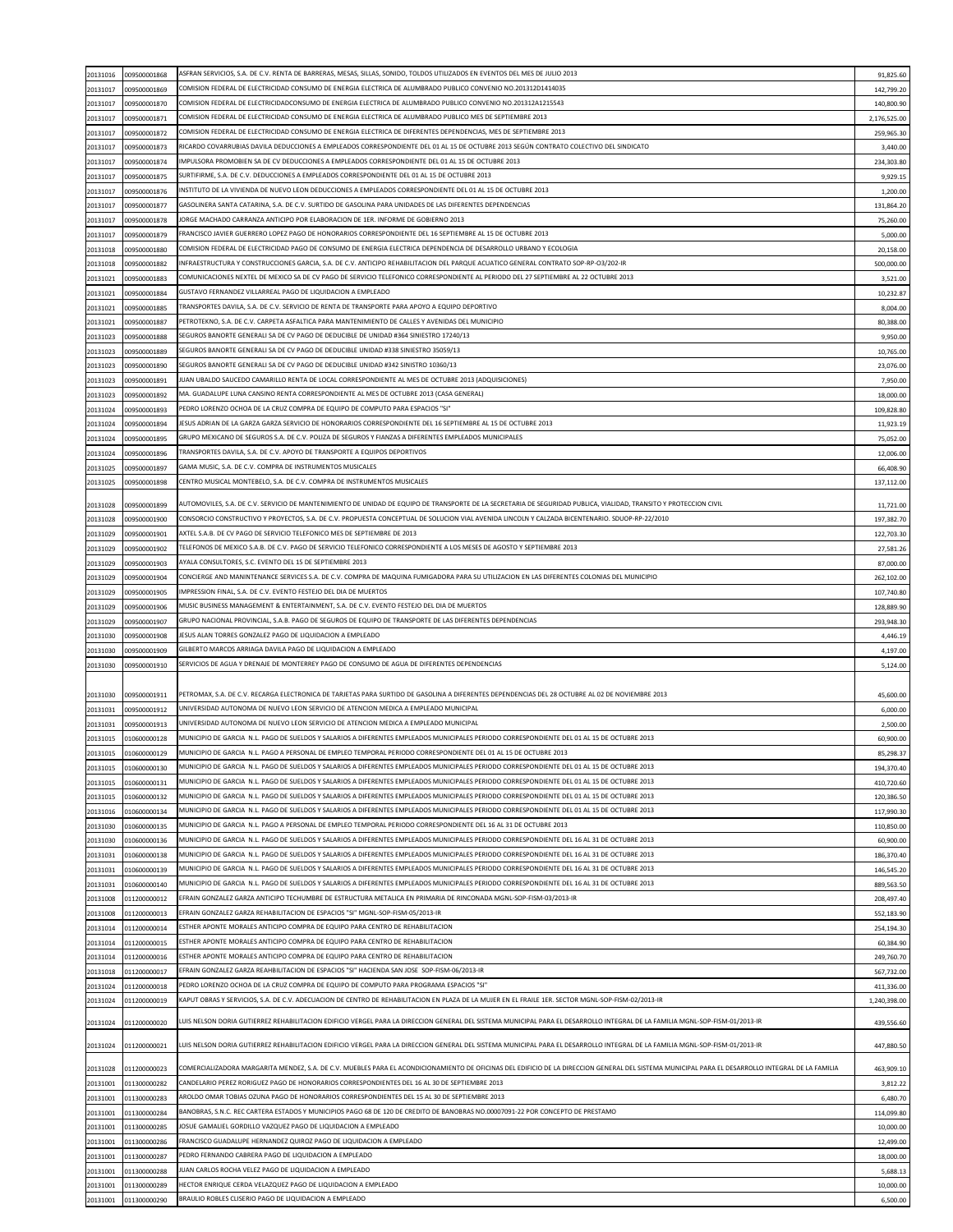| 20131002             | 011300000291                 | RICARDO EMMANUEL CRUZ VAZQUEZ PAGO DE LIQUIDACION A EMPLEADO                                                                                                                                                      | 17,451.18            |
|----------------------|------------------------------|-------------------------------------------------------------------------------------------------------------------------------------------------------------------------------------------------------------------|----------------------|
|                      |                              | JOSE ANGEL PAIZANO LOPEZ PAGO DE LIQUIDACION A EMPLEADO                                                                                                                                                           |                      |
| 20131002             | 011300000292                 |                                                                                                                                                                                                                   | 10,000.00            |
| 20131002             | 011300000293                 | MAURO JESUS ANZALDUA RAMIREZ PAGO DE LIQUIDACION A EMPLEADO                                                                                                                                                       | 5,000.00             |
| 20131002             | 011300000294                 | VINCENT ITAMAR ROMAN MORALES PAGO DE LIQUIDACION A EMPLEADO                                                                                                                                                       | 2,500.00             |
| 20131002             | 011300000295                 | FERNANDO ENRIQUE BALDERAS MEDELLIN PAGO DE LIQUIDACION A EMPLEADO                                                                                                                                                 | 5,000.00             |
| 20131002             | 011300000296                 | ELDA MABEL JIMENEZ LOPEZ PAGO DE LIQUIDACION A EMPLEADO                                                                                                                                                           | 5,000.00             |
| 20131002             | 011300000297                 | EONARDO DOMINGUEZ DE LA CRUZ PAGO DE LIQUIDACION A EMPLEADO                                                                                                                                                       | 30,547.26            |
| 20131002             | 011300000298                 | MARIANO SALAZAR FERNANDEZ PAGO DE LIQUIDACION A EMPLEADO                                                                                                                                                          | 5,183.95             |
|                      |                              | FRANCISCO RENE RIVAS MENDEZ PAGO DE LIQUIDACION A EMPLEADO                                                                                                                                                        |                      |
| 20131002             | 011300000299                 |                                                                                                                                                                                                                   | 809.45               |
| 20131002             | 011300000300                 | AUTOMOVILES Y CAMIONES SA DE CV SERVICIO DE MANTENIMIENTO DE UNIDAD DE EQUIPO DE TRANSPORTE DE LA SECRETARIA DE SEGURIDAD PUBLICA, VIALIDAD, TRANSITO Y PROTECCION CIVIL                                          | 6,605.31             |
| 20131003             | 011300000301                 | AUTOKAM REGIOMONTANA SA DE CV SERVICIO DE MANTENIMIENTO DE UNIDAD DE EQUIPO DE TRANSPORTE DE LA SECRETARIA DE SEGURIDAD PUBLICA, VIALIDAD, TRANSITO Y PROTECCION CIVIL                                            | 86,203.32            |
| 20131007             | 011300000302                 | PETROMAX, S.A. DE C.V. RECARGA ELECTRONICA DE TARJETAS PARA SURTIDO DE GASOLINA A DIFERENTES DEPENDENCIAS DEL 07 AL 21 DE OCTUBRE 2013                                                                            | 467,250.00           |
|                      |                              | PATRONATO DE BOMBEROS DE NUEVO LEON A.C. SUBSIDIO CORRESPONDIENTE AL MES DE SEPTIEMBRE 2013                                                                                                                       |                      |
| 20131007             | 011300000303                 |                                                                                                                                                                                                                   | 30,000.00            |
| 20131009             | 011300000304                 | MARIA HERNANDEZ SANCHEZ PAGO DE LIQUIDACION A EMPLEADO                                                                                                                                                            | 1,523.47             |
| 20131009             | 011300000305                 | MAYRA ALICIA LOPEZ SALINAS PAGO DE LIQUIDACION A EMPLEADO                                                                                                                                                         | 2,285.45             |
| 20131009             | 011300000306                 | OSCAR LOPEZ REVELES PAGO DE LIQUIDACION A EMPLEADO                                                                                                                                                                | 2,078.26             |
| 20131010             | 011300000307                 | MA. GUADALUPE LUNA CANSINO RENTA CORRESPONDIENTE AL MES DE SEPTIEMBRE 2013                                                                                                                                        | 18,000.00            |
| 20131010             | 011300000308                 | RENTACOM TRONCAL, S.A. DE C.V. EQUIPO PARA PERSONAL OPERATIVO DE LA SECRETARIA DE SEGURIDAD PUBLICA, VIALIDAD, TRANSITO Y PROTECCION CIVIL                                                                        | 2,064.80             |
|                      |                              |                                                                                                                                                                                                                   |                      |
| 20131011             | 011300000309                 | AUTOMOVILES Y CAMIONES SA DE CV SERVICIO DE MANTENIMIENTO DE UNIDAD DE EQUIPO DE TRANSPORTE DE LA SECRETARIA DE SEGURIDAD PUBLICA, VIALIDAD, TRANSITO Y PROTECCION CIVIL                                          | 16,210.64            |
| 20131014             | 011300000310                 | GLORIA MYRIAM CASTILLO GONZALEZ PAGO DE LIQUIDACION A EMPLEADO                                                                                                                                                    | 8,250.00             |
| 20131014             | 011300000311                 | ANGELLO ALAN DE JESUS VAZQUEZ RIOS PAGO DE LIQUIDACION A EMPLEADO                                                                                                                                                 | 1,732.13             |
|                      |                              | ROLANDO VAZQUEZ MORALES PAGO DE LIQUIDACION A EMPLEADO                                                                                                                                                            |                      |
| 20131014             | 011300000313                 |                                                                                                                                                                                                                   | 20,302.00            |
| 20131014             | 011300000314                 | MANUEL ALEJANDRO MARTINEZ MARFILEĐO PAGO DE LIQUIDACION A EMPLEADO                                                                                                                                                | 29,066.79            |
| 20131016             | 011300000315                 | PETROMAX, S.A. DE C.V. RECARGA ELECTRONICA DE TARJETAS PARA SURTIDO DE GASOLINA A DIFERENTES DEPENDENCIAS DEL 21 OCT. AL 04 NOV. 2013                                                                             | 467,250.00           |
| 20131016             | 011300000316                 | BANOBRAS, S.N.C. REC CARTERA ESTADOS Y MUNICIPIOS PAGO 58 DE 120 DE CREDITO A BANOBRAS NO.00007852-71 POR CONCEPTO DE PRESTAMO                                                                                    | 142,516.90           |
| 20131016             | 011300000317                 | AROLDO OMAR TOBIAS OZUNA PAGO DE HONORARIOS CORRESPONDIENTES DEL 01 AL 15 DE OCTUBRE 2013                                                                                                                         | 6,480.70             |
| 20131016             | 011300000318                 | CANDELARIO PEREZ RORIGUEZ PAGO DE HONORARIOS CORRESPONDIENTE DEL 01 AL 15 DE OCTUBRE 2013                                                                                                                         | 3,812.22             |
| 20131016             | 011300000319                 | KARINA TIENDA LOPEZ PAGO DE LIQUIDACION A EMPLEADO                                                                                                                                                                | 23,146.35            |
|                      | 011300000320                 | GASPAR HERNANDEZ SANCHEZ PAGO DE LIQUIDACION A EMPLEADO                                                                                                                                                           |                      |
| 20131021             |                              |                                                                                                                                                                                                                   | 1,763.37             |
| 20131021             | 011300000321                 | RENE GUADALUPE FERNANDEZ BUSTAMANTE PAGO DE LIQUIDACION A EMPLEADO                                                                                                                                                | 20,455.48            |
| 20131021             | 011300000322                 | CARLOS DAVID REYES HERRERA PAGO DE LIQUIDACION A EMPLEADO                                                                                                                                                         | 4,114.11             |
| 20131021             | 011300000323                 | ARNULFO AGUIRRE RODRIGUEZ PAGO DE LIQUIDACION A EMPLEADO                                                                                                                                                          | 4,200.00             |
| 20131021             | 011300000324                 | LAZARO ANTEMATE XOCA PAGO DE LIQUIDACION A EMPLEADO                                                                                                                                                               | 25,792.20            |
| 20131021             | 011300000325                 | CARLOS SOTERO RODRIGUEZ CAMARGO PAGO DE LIQUIDACION A EMPLEADO                                                                                                                                                    | 12,000.00            |
| 20131023             | 011300000326                 | VAN FERNANDO HERRERA ROSALES PAGO DE LIQUIDACION A EMPLEADO                                                                                                                                                       | 12,000.00            |
| 20131023             | 011300000327                 | TOMAS ALVARADO CRUZ PAGO DE LIQUIDACION A EMPLEADO                                                                                                                                                                | 9,166.67             |
|                      |                              | VICTOR RODRIGUEZ RODRIGUEZ PAGO DE LIQUIDACION A EMPLEADO                                                                                                                                                         |                      |
| 20131023             | 011300000328                 |                                                                                                                                                                                                                   | 11,897.62            |
| 20131023             | 011300000329                 | JOSE ANTONIO RAMIREZ ARGUIJO PAGO DE LIQUIDACION A EMPLEADO                                                                                                                                                       | 9,482.37             |
| 20131023             | 011300000330                 | JOSE FELICIANO MIGUEL HERNANDEZ PAGO DE LIQUIDACION A EMPLEADO                                                                                                                                                    | 19,253.30            |
| 20131023             | 011300000331                 | SIDRO HERNANDEZ IRACHETA PAGO DE LIQUIDACION A EMPLEADO                                                                                                                                                           | 9,500.00             |
| 20131023             | 011300000332                 | OSE BENITO MARTINEZ MARTINEZ PAGO DE LIQUIDACION A EMPLEADO                                                                                                                                                       | 33,649.15            |
| 20131023             | 011300000333                 | FIDENCIO NUÑEZ BALLINA PAGO DE LIQUIDACION A EMPLEADO                                                                                                                                                             | 10,000.00            |
| 20131029             | 011300000334                 | GRUPO NACIONAL PROVINCIAL, S.A.B. PAGO DE SEGUROS EQUIPO DE TRANSPORTE DE SEGURIDAD PUBLICA                                                                                                                       | 789,123.80           |
|                      |                              | GILBERTO MARTINEZ GAMEZ PAGO DE LIQUIDACION A EMPLEADO                                                                                                                                                            |                      |
| 20131030             | 011300000335                 |                                                                                                                                                                                                                   | 11,000.00            |
| 20131030             | 011300000336                 | IVAN DAVID MORENO CERVANTES PAGO DE LIQUIDACION A EMPLEADO                                                                                                                                                        | 415.57               |
|                      |                              | ACADEMIA REGIONAL DE SEGURIDAD PUBLICA DEL NORESTE CAPACITACION A PERSONAL DE LA SECRETARIA DE SEGURIDAD PUBLICA, VIALIDAD, TRANSITO Y PROTECCION CIVIL POR EL PERIODO DEL 08 DE JULIO AL 09 DE AGOSTO<br>DE 2013 |                      |
| 20131003             | 011400000008                 |                                                                                                                                                                                                                   | 420,000.00           |
| 20131007             |                              |                                                                                                                                                                                                                   |                      |
|                      | 011500000075                 | VICENTE TERRAZAS MORALES APOYO DE BECAS ESCOLARES                                                                                                                                                                 | 3,225.00             |
| 20131007             | 011500000076                 | MARIO ALBERTO ALAMILLA SANDOVAL APOYO DE BECAS ESCOLARES                                                                                                                                                          | 3,225.00             |
|                      | 011500000077                 | ENRIQUE SANCHEZ MARTINEZ APOYO DE BECAS ESCOLARES                                                                                                                                                                 |                      |
| 20131007             |                              | JOSE MARTIN PARADA CHAVIRA APOYO DE BECAS ESCOLARES                                                                                                                                                               | 3,225.00             |
| 20131007             | 011500000078                 |                                                                                                                                                                                                                   | 3,225.00             |
| 20131007             | 011500000080                 | MANUEL TORRES SANTANDER APOYO DE BECAS ESCOLARES                                                                                                                                                                  | 3,225.00             |
| 20131007             | 011500000081                 | ELIAS DEMANOS GARCIA APOYO DE BECAS ESCOLARES                                                                                                                                                                     | 3,225.00             |
| 20131007             | 011500000082                 | EDGAR ROLANDO GAYTAN RANGEL APOYO DE BECAS ESCOLARES                                                                                                                                                              | 3,225.00             |
| 20131007             | 011500000083                 | ELIAS NARVAEZ FERRAL APOYO DE BECAS ESCOLARES                                                                                                                                                                     | 3,225.00             |
| 20131007             | 011500000084                 | IRVING URIEL HERNANDEZ AYALA APOYO DE BECAS ESCOLARES                                                                                                                                                             | 3,225.00             |
|                      |                              |                                                                                                                                                                                                                   |                      |
| 20131007             | 011500000085                 | SMAEL RAMOS DIAZ APOYO DE BECAS ESCOLARES                                                                                                                                                                         | 3,225.00             |
| 20131007             | 011500000086                 | OSCAR AGUILAR EGUIA APOYO DE BECAS ESCOLARES                                                                                                                                                                      | 3,225.00             |
| 20131007             | 011500000087                 | ALEJANDRO HERNANDEZ HERNANDEZ APOYO DE BECAS ESCOLARES                                                                                                                                                            | 3,225.00             |
| 20131007             | 011500000088                 | CARLOS SOTERO RODRIGUEZ CAMARGO APOYO DE BECAS ESCOLARES                                                                                                                                                          | 3,225.00             |
| 20131007             | 011500000089                 | ROGELIO ALVAREZ SANCHEZ APOYO DE BECAS ESCOLARES                                                                                                                                                                  | 3,225.00             |
| 20131007             | 011500000090                 | LUCAS AGUILAR RUIZ APOYO DE BECAS ESCOLARES                                                                                                                                                                       | 3,225.00             |
|                      |                              | ARTURO ANTONIO ANDRADE ESTRADA APOYO DE BECAS ESCOLARES                                                                                                                                                           |                      |
| 20131007<br>20131007 | 011500000091<br>011500000092 | OSVALDO BARBOSA MACIAS APOYO DE BECAS ESCOLARES                                                                                                                                                                   | 3,225.00<br>3,225.00 |